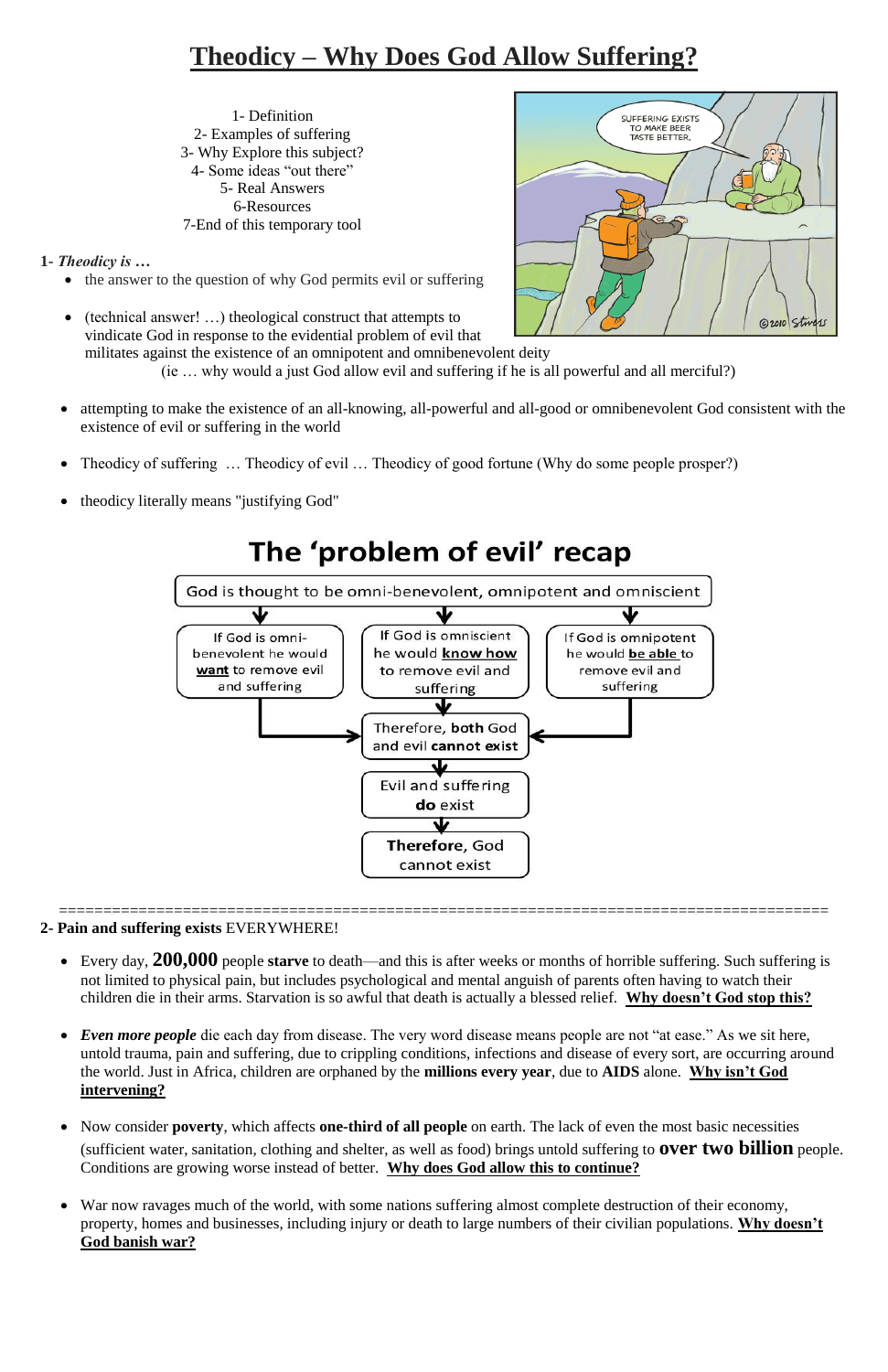- Earthquakes, fires (western Canada!), floods, volcanoes, tornadoes, hurricanes, blizzards, other violent storms, drought, blights and insect infestations due to weather, also take their toll on the human misery index.
	- o **Super Typhoon Yolanda** in the Philippines in 2013. This superstorm was considered to be one the largest storms ever recorded to make landfall. Haiyan was 370 miles across, had sustained winds around 200 miles per hour and produced 20-foot storm surges. Those on the Philippine Islands had no place to hide from the storm. More than **6,000** people died, and more than **3 million** were displaced
	- The Indian Ocean earthquake and **tsunami** in 2004 that killed more than **225,000**
	- The Haiti **earthquake** of 2010 that killed more than **160,000**
	- **Cyclone** Nargis that killed more than **84,500** in Myanmar in 2008
	- The Kashmir **earthquake** of 2005 that is estimated to have killed up to **100,000**
	- The Sichuan **earthquake** of 2008 that killed about **70,000** in China

- It equips <u>us</u> to have answers when people face tragedy
- This is a major reason for people to not believe God exists
- It will help us know more about God, and His plan … and more about mankind too!
- It will clear up some wrong ideas
- I will help us *when* we face pain and suffering in our lives

Suffering is not necessarily punishment from a divine being, but rather something that must be transcended by not clinging to material objects or relationships

#### **Why doesn't God better control the weather and nature?**

======================================================================================= **3- Why Explore** this subject? – It is messy and negative and not pleasant



- Some Christians see suffering as God's punishment of sinful people or the world as a whole.
- Some Christians see suffering as a struggle between Satan and God. Satan "messed up" God's creation with "the Fall of man", and he continues to out-manoeuvre God with evil and destruction on earth
- Some Christians offer no explanation ... In the past, Roman Catholic Christians were taught that they should "offer up" pain, with the idea that through faith, suffering that seems meaningless can be redeemed and transformed

=======================================================================================





**4- Some ideas** (How other religions explain suffering)

#### **Buddism**

• According to the first two Noble Truths of Buddhism all of life is suffering and suffering is caused by attachments to worldly things

#### **Hinduism**

• Many Hindus view suffering as punishment for misdeeds committed in this lifetime or past lives.

Even a seemingly innocent person who has not eradicated bad karma from past lives through charitable deeds is susceptible to such payback

**Islam**

• As Islam means "to submit", many Muslims understand that to

One of the most important lessons in life is learning to turn what seems like senseless pain and suffering into something meaningful for yourself and others.

- BRYANT MCGILL



include suffering--enduring pain or loss is a way of submitting to the will of Allah.

• Some suffering is Satan's doing or is the work of his cohorts in the spirit world (the "jinn")  $\&$  is allowed by Allah as a test

#### **"Mainstream" Christianity**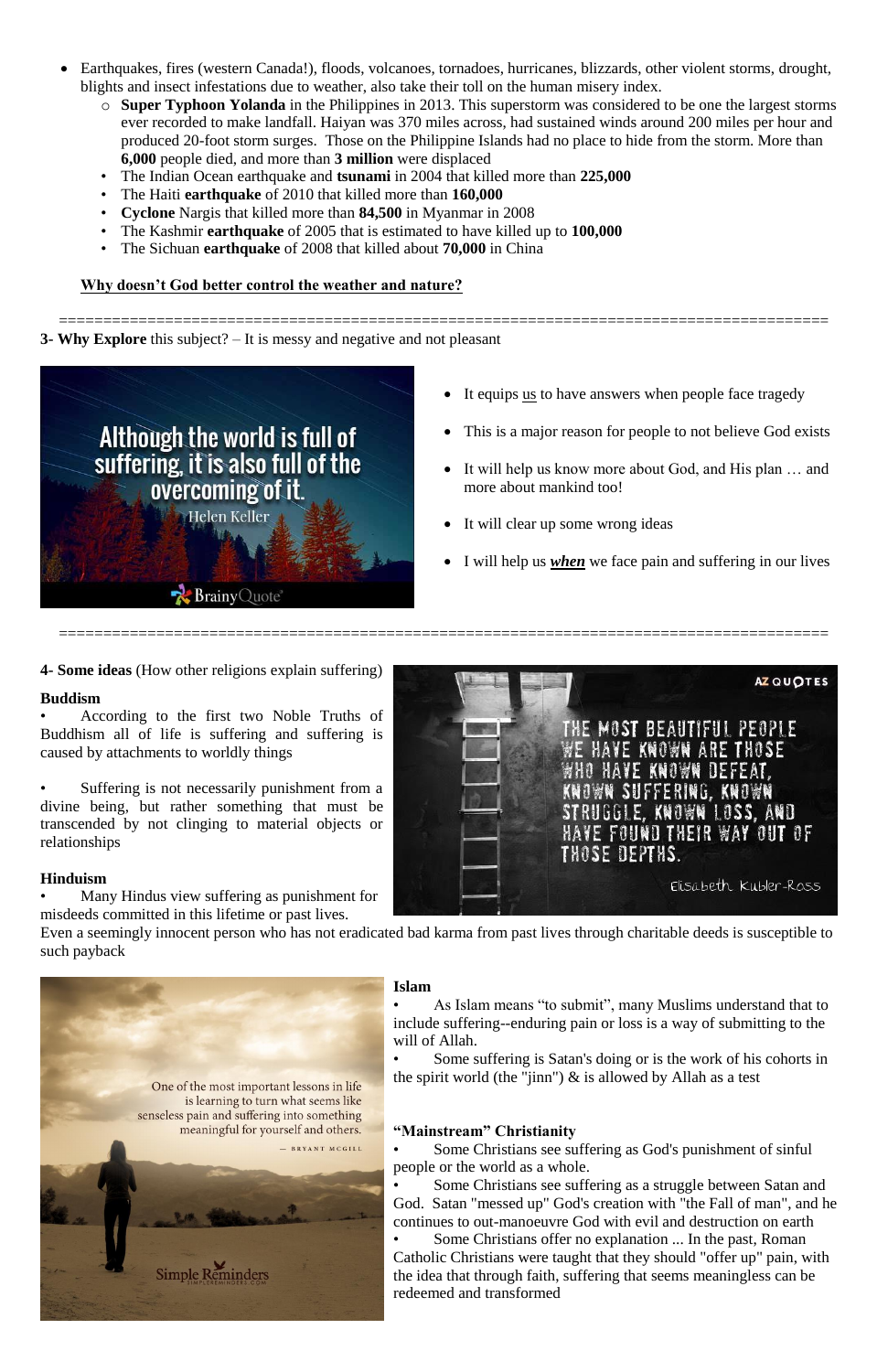=======================================================================================

**5- Real Answers** – Principles to Remember about Suffering!

A) The first thing we need to remember when considering pain, is that there is **Someone who knows what suffering is**. He has suffered more than any human being in history. No matter what, we will never experience a trial that goes beyond what we can handle. He will give us the strength and the way to bear it. He will never leave or forsake us.

Isa 53:5 But He was wounded for our transgressions, He was bruised for our iniquities; The chastisement for our peace was upon Him, And by His stripes we are healed.







Character cannot be developed in ease and quiet. Only through experience of trial and suffering can the soul be strengthened, ambition inspired, and success achieved.

Helen Keller

AZ QUOTES

Why Christ Suffered …

"For it was fitting for Him, for whom are all things and by whom are all things, in bringing many sons to glory, to make the captain of their salvation **perfect through sufferings**" (Hebrews 2:10)

There you have the definition of the reason **why suffering exists**. **The purpose is** … **to achieve perfection of character** - perfect means complete – Suffering helps with the completion of our holy righteous character development.

- B) Some other Biblical examples of Suffering
	- God tested the **Israelites in the wilderness** to humble them & to remind them that they were made of the dust of the earth Their garments did not wear out in 40 years. That means God was watching even the slightest details. Although He allows people to suffer, His eyes are still watching, and He takes care of us. He let Israel get hungry sometimes, but He did not starve them.

"You should know in your heart that as a man chastens his son, so the Lord your God chastens you. Therefore you shall keep the commandments of the Lord your God, to walk in His ways and to fear Him" (Deuteronomy 8:5–6)

Rev 12:12 Woe to the inhabitants of the earth and the sea! For the devil has come down to you, having great wrath, because he knows that he has a short time."

- **Joseph -** He was a well-behaved young man. He obeyed God, yet he ended up in a pit, sold as a slave and then in prison. When we wonder *What is God Doing?* … we learn to "keep reading" … God isn't finished yet! Joseph was 30 years old when he became the Prime Minister of Egypt … and he was used of God to save many lives
- **Job** Satan causing tremendous destruction in Job's life, killing his ten children and causing the death of all of his servants and animals through four separate disasters. The devil wiped out the most precious things—people and possessions—in Job's life. Yet Job's reaction to this devastating turn of events was not to attack or blame God. The account continues with Satan smiting Job with horrible boils over his entire body. As a result, his wife tried to convince him to curse God (Job 2:9). His response to her:



"You speak as one of the foolish women…What? Shall we receive **good** at the hand of God, and shall we not receive **evil**? In all this did not Job sin with his lips" (Job 2:10)

This is a remarkable passage. It reveals Job's understanding that **human beings must sometimes "receive evil" from God**. Notice that the account does not record God correcting Job for misstating the facts! Rather, it validates Job's conclusion by inspiring "in all this did not Job sin with his lips." Grasp what it says. God permitted disastrous, even catastrophic suffering in Job's life—physical and emotional pain beyond imagination! Yes, **God directly permitted and endorsed** this nightmarish **suffering**. **But** it was for a **great purpose** for Job's life within God's Master Plan.

C) Satan influences this world

2Co 4:4a whose minds the god of this age has blinded..

Joh 12:31 Now is the judgment of this world; now the ruler of this world will be cast out.

1Pe\_5:8 Be sober, be vigilant; because your adversary the devil walks about like a roaring lion, seeking whom he may devour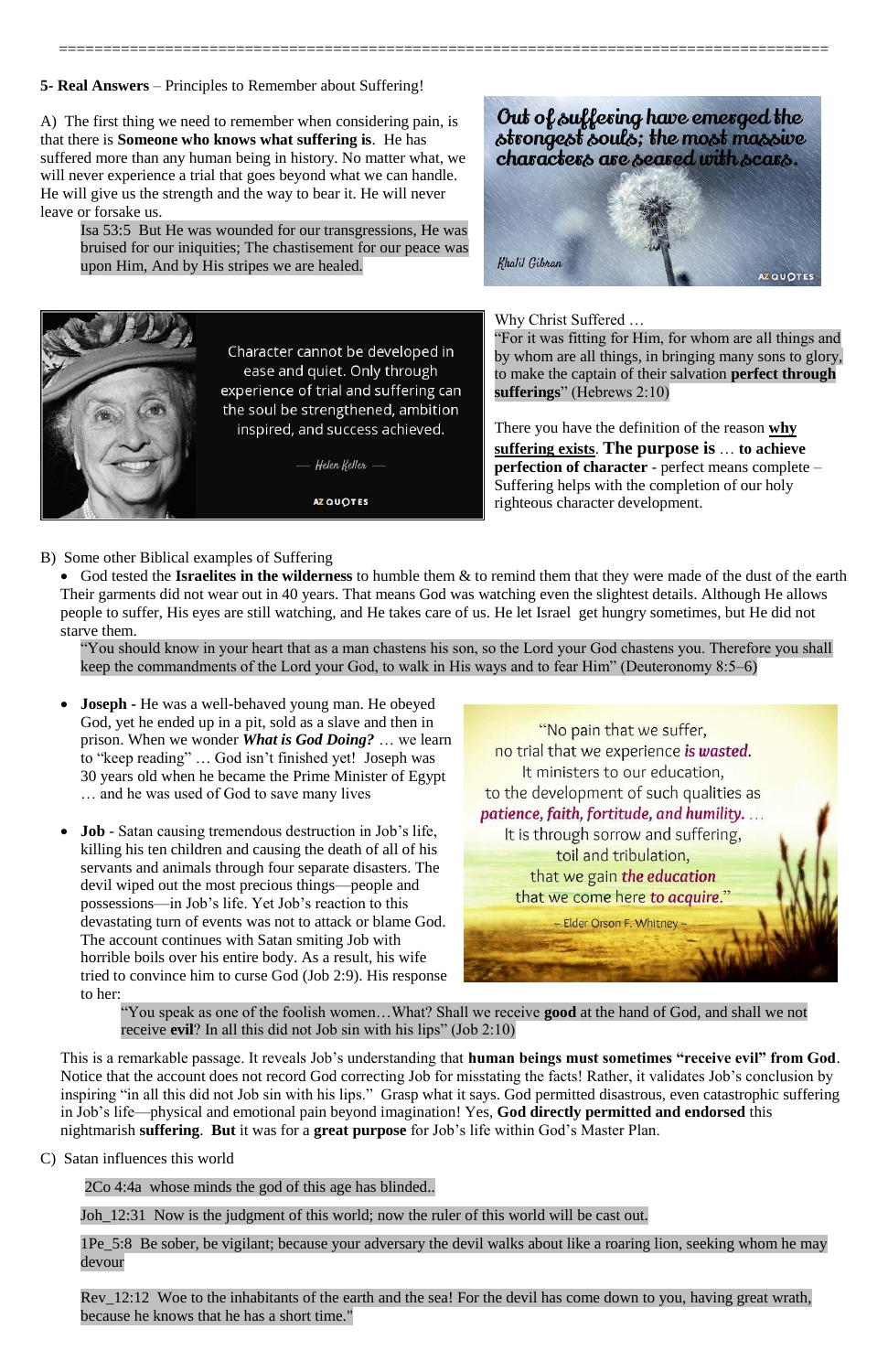#### D) Time and chance

Luke 13:1-5 There were present at that season some who told Him about the Galileans whose blood Pilate had mingled with their sacrifices. And Jesus answered and said to them, "Do you suppose that these Galileans were worse sinners than all other Galileans, because they suffered such things? I tell you, no; but unless you repent you will all likewise perish. Or those eighteen on whom the tower in Siloam fell and killed them, do you think that they were worse sinners than all other men who dwelt in Jerusalem? I tell you, no; but unless you repent you will all likewise perish."

E) Free will & the choices made (ie people make bad choices)

Pro 1:10 My son, if sinners entice you, Do not consent.

Jas 4:1-2a Where do wars and fights come from among you? Do they not come from your desires for pleasure that war in your members? You lust and do not have. You murder and covet and cannot obtain. You fight and war.

F) God can choose to punish evil with suffering

2Sa 24:12-13 Go and tell David, 'Thus says the LORD: "I offer you three things; choose one of them for yourself, that I may do it to you. So Gad came to David and told him; and he said to him, "Shall seven years of famine come to you in your land? Or shall you flee three months before your enemies, while they pursue you? Or shall there be three days' plague in your land? Now consider and see what answer I should take back to Him who sent me.

Psa 50:21-23 These things (wicked ways) you have done, and I kept silent; You thought that I was altogether like you; But I will rebuke you, And set them in order before your eyes. "Now consider this, you who forget God, Lest I tear you in pieces, And there be none to deliver: Whoever offers praise glorifies Me; And to him who orders his conduct aright I will show the salvation of God."

Rev 2:20-22 Nevertheless I have a few things against you, because you allow that woman Jezebel, who calls herself a prophetess, to teach and seduce My servants to commit sexual immorality and eat things sacrificed to idols. And **I gave her time to repent** of her sexual immorality, and she did not repent. Indeed I will cast her into a sickbed, and those who commit adultery with her into great tribulation, unless they repent of their deeds.

- **Faith—our trust in the love, power and mercy of God to** watch over us and care for us at all times.
- **Patience—a** willingness to wait with confidence for God to take care of us in a difficult situation.
- **Empathy**—an understanding and compassion for others based on a shared experience.
- **Courage**—the determination to overcome our fears to continue to follow and trust in God.
- **Appreciation**—realization, even in our most difficult moments, God has given us much to be thankful for  $&$  hopeful in **Perspective—the ability to see our situation from God's** point of view & the good that can come from our circumstances.

G) Sometimes God does permit disaster (so people will seek Him)

Amo 3:6b If there is calamity in a city, will not the LORD have done it?

Isa 9:13 For the people **do not turn** to Him who strikes them, Nor do they **seek** the LORD of hosts.

#### H) **9 Character qualities developed in difficult times**

Paul wrote of a **process of growth** that starts with **anguish (pain, suffering)** and leads to absolute confidence in God.

"And not only that, but we also boast in our **sufferings**, knowing that suffering produces **endurance**, and endurance produces **character**, and character produces **hope**, and hope does not disappoint us, because God's love has been poured into our hearts through the Holy Spirit that has been given to us" (**Romans 5:3-5**, New Revised Standard Version)

Endurance and character are not easy to come by.

They are forged in **difficult times**, giving us the strength to remain steadfast and exercise our faithfulness as we suffer. We only develop this kind of strength by **working through** the severe challenges of life.

Just as physical endurance is built by exercise, **spiritual endurance is established in troubled times**.

**Hope**—unshakable confidence in God's love and the anticipation of His promises. Hope is a powerful resource that is the result of tested and proven endurance and character. Hope is our sure footing when life seems slippery, based on our certainty that even in the hardest of times, God has not forsaken us (Hebrews 13:5).

"No pain that we suffer, no trial that we experience is wasted. It ministers to our education, to the development of such qualities as patience, faith, fortitude, and humility. ... It is through sorrow and suffering, toil and tribulation, that we gain the education that we come here to acquire." - Elder Orson F. Whitney -

In addition **to endurance, character and hope** (Rom 5:3-5), there are other qualities we develop when we experience difficult times, such as:

Each of these qualities makes us **stronger**, more **stable** and more **mature**. Each is an **aspect of character** that God is looking for in His children. And each grows within us as we encounter and successfully work through difficult times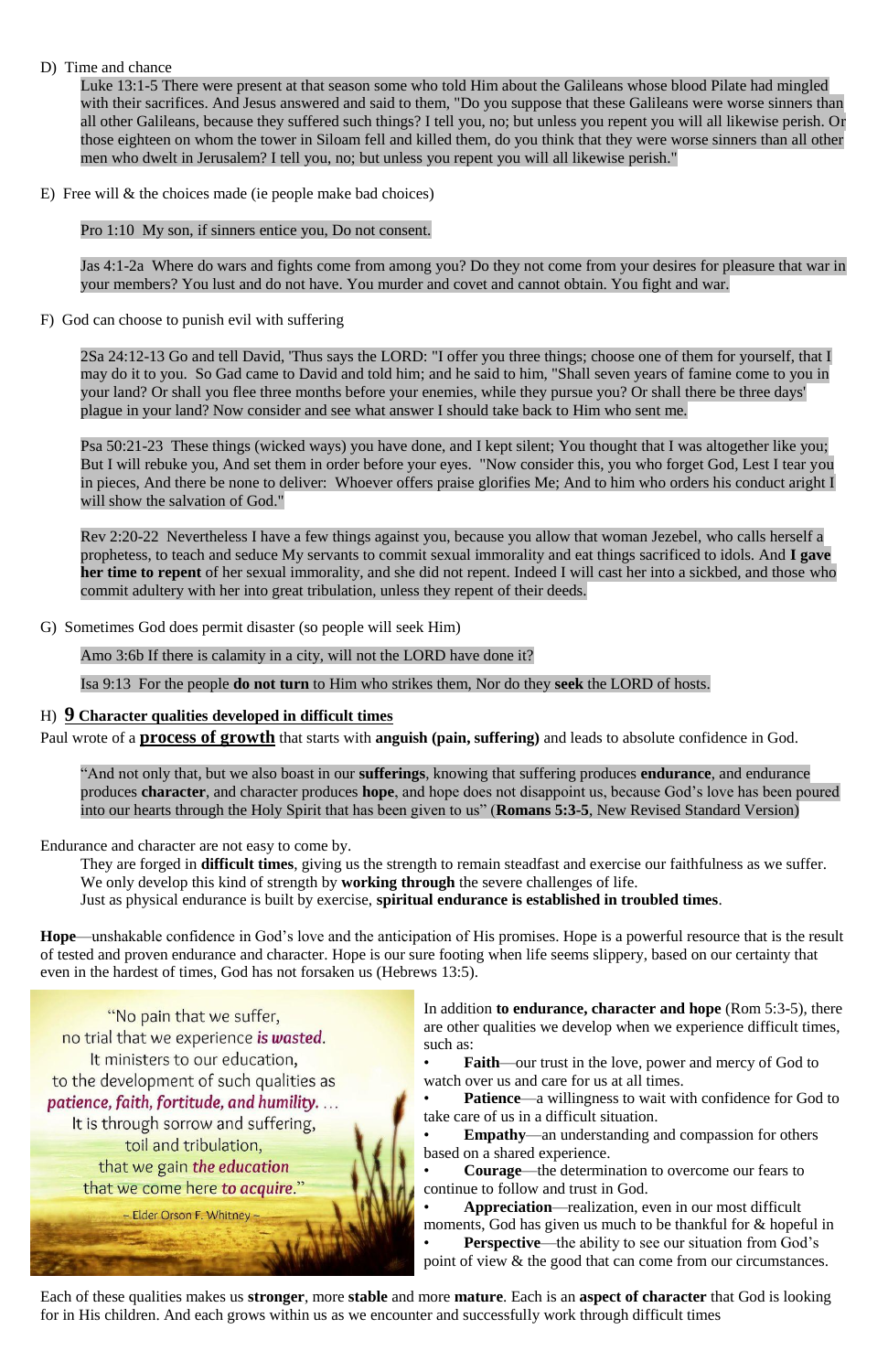=======================================================================================

**6-Resources** – To help us and others facing pain, suffering and trials

- 1. Prayer
- 2. Bible Study
- 3. Meditation
- 4. Fasting
- 5. Friends & family
- 6. Hymns and music
- 7. Council with minister
- 8. Church resources:

Booklet – **When Tragedy Strikes** Armor of God – BW – What about Tragedy? Armor of God – BJ – When Tragedy Strikes Audio Sermon [CGI-2007-69-BC-Trials&Tests.mp3](http://www.cgicanada.org/media/sermons/2007/CGI-2007-69-BC-Trials&Tests.mp3) [CGI-1993-01-VS-FellowshipOfHisSuffering.mp3](http://www.cgicanada.org/media/sermons/1970-2002/Vance-1970-2002/CGI-1993-01-VS-FellowshipOfHisSuffering.mp3) [CGI-2005-10-VS-FromSufferingToGlory.mp3](http://www.cgicanada.org/media/sermons/2005/CGI-2005-10-VS-FromSufferingToGlory.mp3) [CGI-2009-60-MJ-WhySuffering.mp3](http://www.cgicanada.org/media/sermons/2009/CGI-2009-60-MJ-WhySuffering.mp3) [CgiBurlington-AdrianDavis-ThisPresentEvilWorld.mp3](http://www.cgicanada.org/media/burlington/2013/CgiBurlington-AdrianDavis-ThisPresentEvilWorld.mp3)

9. Government and community resources

- 10. Books, blogs, Social Media
- 11.
- 12.

=======================================================================================



7-End of this temporary tool (pain & suffering & trials)

Concerning that time, God says,

**"I will make them and the places all around My hill a blessing; and I will cause showers to come down in their season; there shall be showers of blessing" (Ezekiel 34:26)**

Although **we mourn today** because of natural disasters, poverty, war, and illness, we can look forward to this future when **God will rain down blessings**.

Yes, we do live in a world of hurt. *But it won't always be this way.*

When we have learned those lessons and are prepared to become part of His Kingdom, there **will no longer be any need for suffering**—it will have served its purpose and will no longer be part of our lives. In His vision of the Kingdom of God, the apostle John wrote of a time to come when

"**God will wipe away every tear from their eyes; there shall be no more death, nor sorrow, nor crying. There shall be no more pain, for the former things have passed away"** (Revelation 21:4).